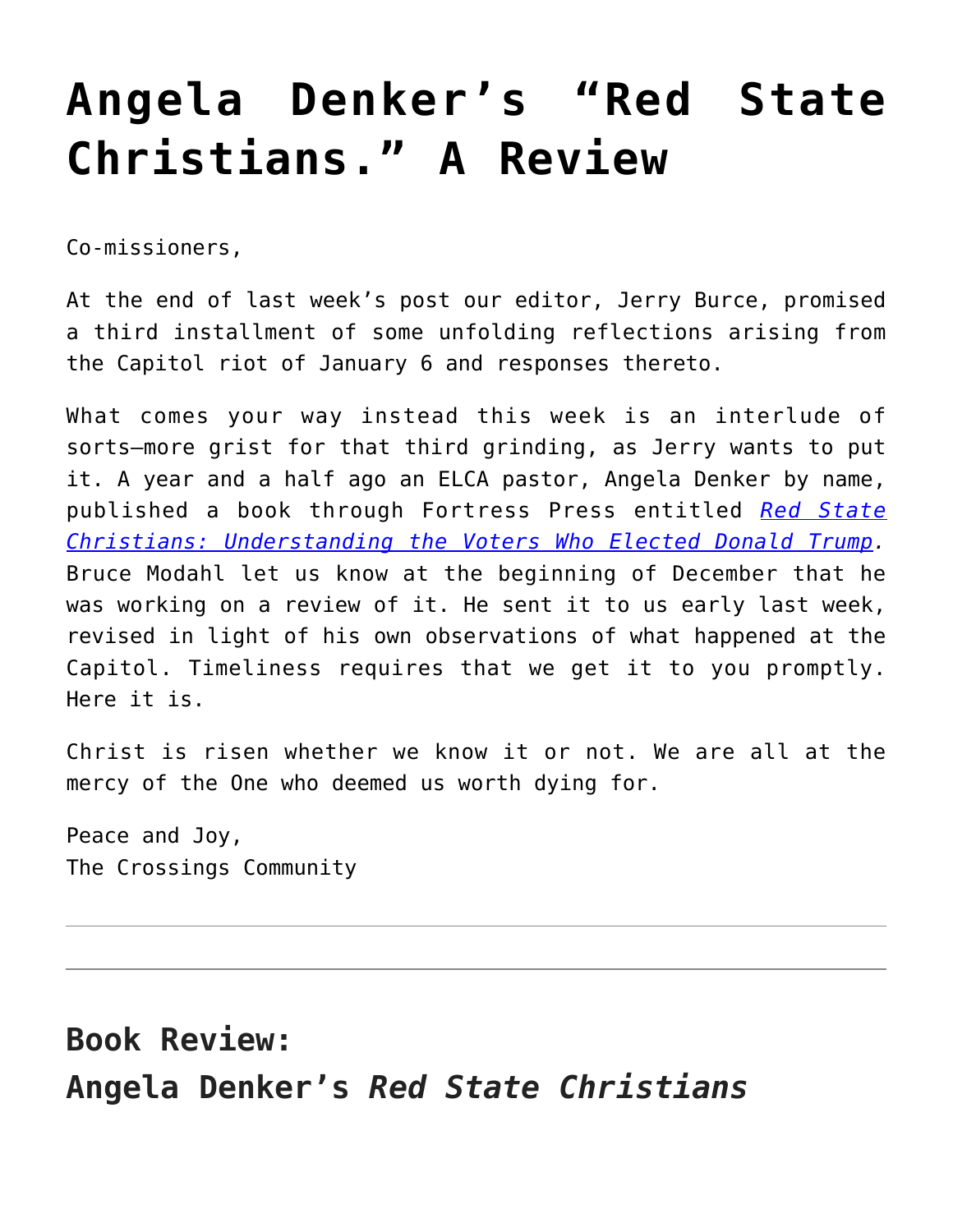(Fortress Press, 2019)

by Bruce K. Modahl



In mid-November I walked into my red state barber shop. I had not been there since the descent of Covid-19. I was the only customer wearing a mask. All four barbers were mask-less, but three of them wore a kind of face shield that covered the bottom half of their faces. I sat in the far corner waiting my turn.

Several people at the other end of the shop engaged in a conversation about some happening at a church they attended. The TV was tuned to a news channel. Joe Biden appeared on an openair stage. One of those involved in the conversation looked up and said, "Well Nancy, I guess you won't be able to fly the American flag out front anymore."

I looked back to the TV. Biden was flanked by American flags. The back of the stage was lined with American flags. I do not understand the man's comments. He could see the flags on the stage with Biden as well as I could.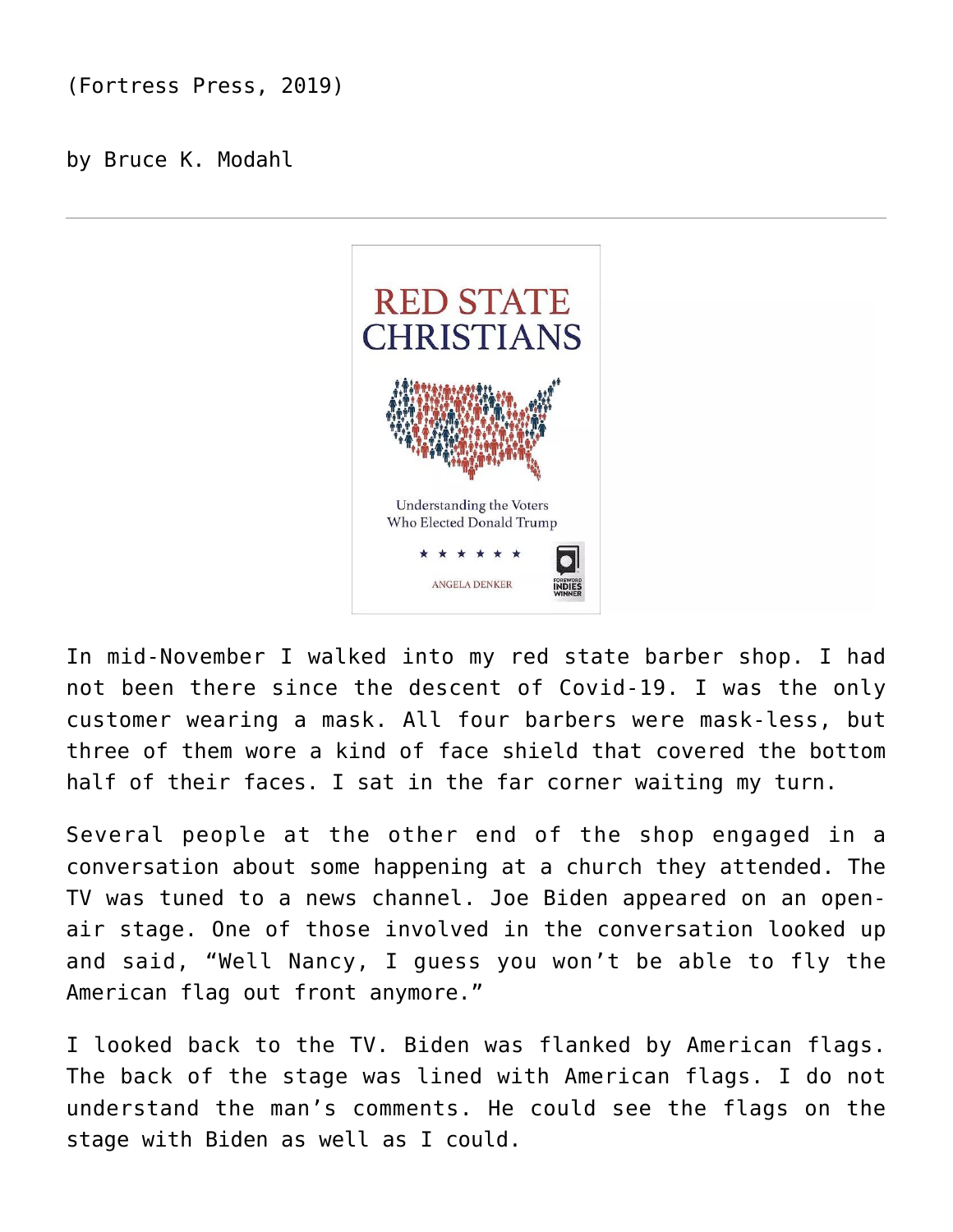On January 6 that became the least of what I do not understand about red state Christians. The insurrectionists, who stormed the Capitol building, carried a flag bearing the words, "Jesus Saves." Several of the rioters mounted the dais in one of congressional chambers, bowed their heads, raised their hands, and gave God thanks for the victory, ending their prayer "in Christ's name." How can this be?



Angela Denker undertakes the task of explaining. She is well equipped for the task. She has a journalism degree from the University of Missouri. She was a sports reporter in Naples, Florida before studying for the ministry at Luther Seminary in St. Paul, Minnesota. Her first call was among the red state Christians of Orange County, California.

She spent the better part of 2018 traveling the country conducting research. She visited megachurches in southern Florida, Texas, and California. Her travels took her to rural North Carolina, northwest Iowa, and the Iron Range of Minnesota. She spent time with young farm families and her own family members in rural and small-town Missouri. She interviewed Christians in the rust belt of Central Pennsylvania, in Appalachia, and at a conservative Roman Catholic college in New Hampshire. She attended the March for Life in Washington DC. She conducted interviews among those she calls the Evangelical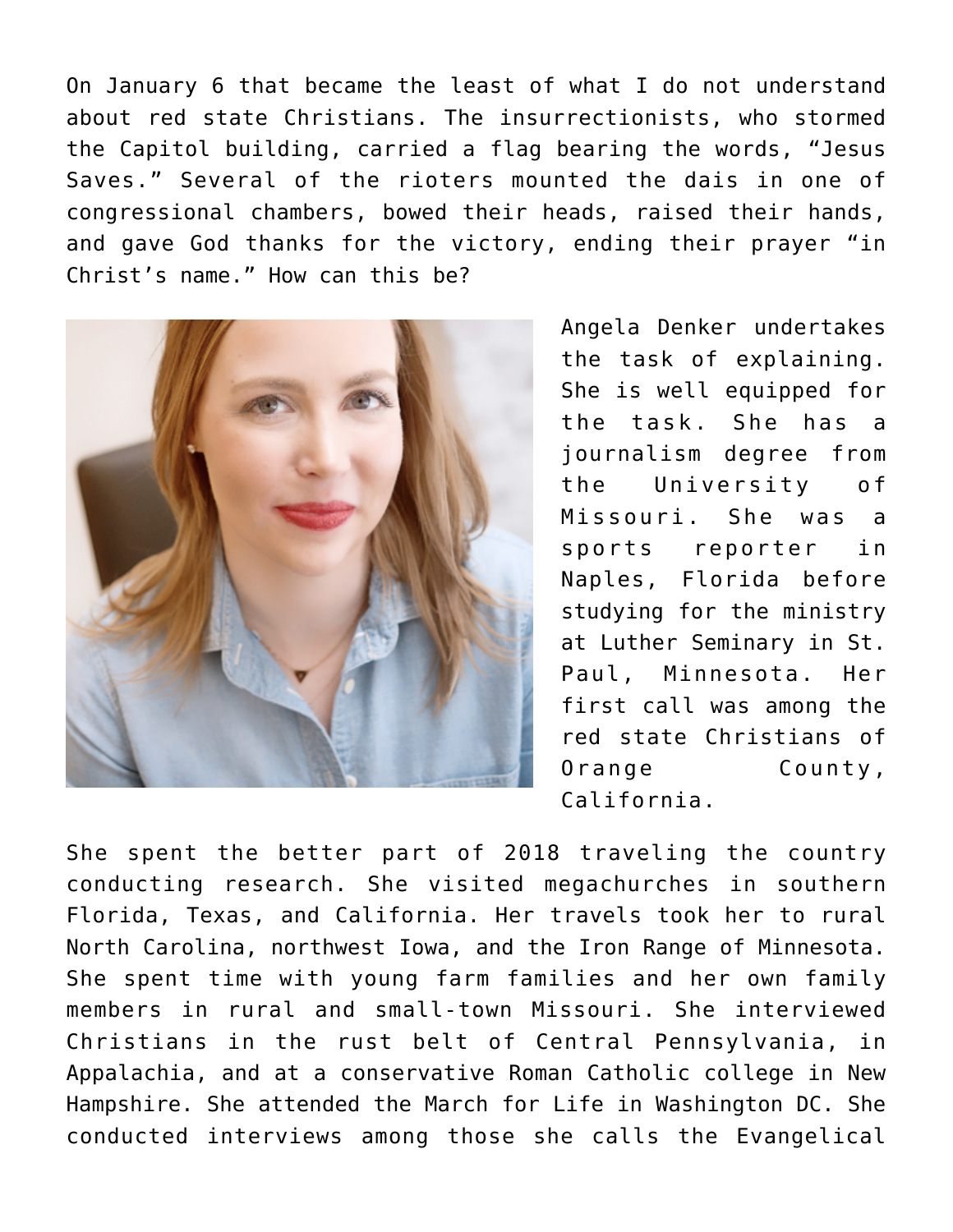intelligentsia.

She found Trump voters to be as diverse as the places in which they live. She begins her tour of red state Christians among those whose views align with the insurrectionists. These are the Christian nationalists.

According to Denker, Christian nationlists perceive America and American Christianity to be under siege. They have witnessed the social causes they support defeated again and again in the Supreme Court, elections, and popular opinion. They are tired of losing. In response they have turned toward the flag. National identity and Christian identity are tied together. Veterans Day, Memorial Day, and the Fourth of July are lifted to the same place of honor as Christmas and Easter.

At Prestonwood Baptist Church in Plano, Texas, the worship services on a July Fourth weekend began with the pledge of allegiance, followed by the National Anthem. The worship space was in the style and size of an arena. The stage was filled with American flags. There was no cross, no Christian symbol of any kind.

Forty minutes into the sermon Jesus made a cameo appearance and then exited. The preacher posed the question, "Why Is America the most blessed nation on the face of the earth?" He said it began with a promise to Abram. He threaded his way through the Old Testament until the promise landed on America, heir to the promise.

At the River in Tampa, Florida, the stage was set with an American flag and the Florida state flag. Jesus was never mentioned in the sermon. God received one mention as the arbiter of judgement. The preacher locked his sermon on sinners and punishment. Fear and judgment were the themes. The pastors made it clear they were all armed as were many in the congregation.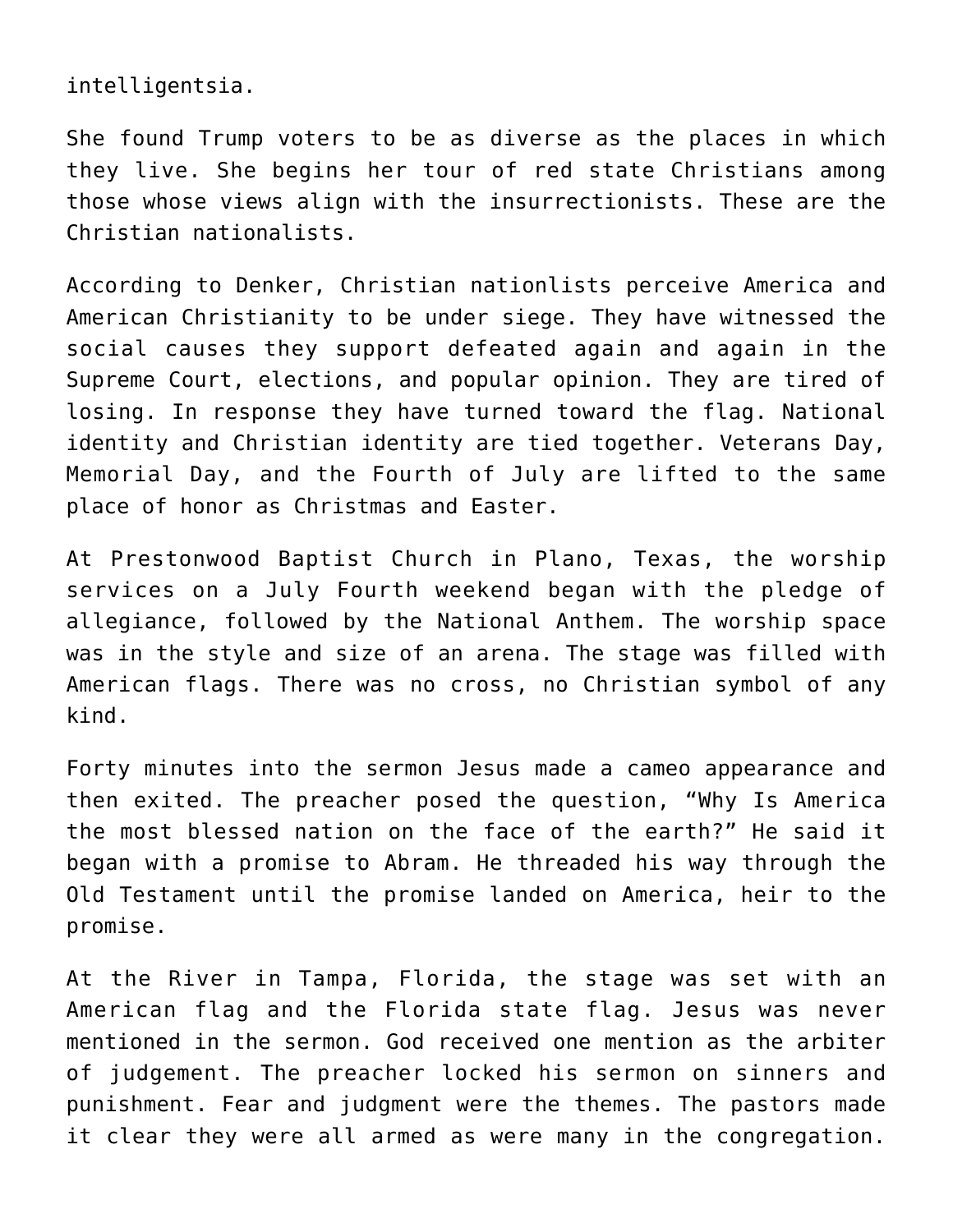Christians are under siege. They are preparing for an impending American Armageddon.

In the rural communities she visited, Denker found that guns are tied to hunting and rural culture, not fundamentalist doctrine. People are concerned with law and order. They voted for Trump because he supported miners. He promised to turn local economies around with renewed manufacturing, which had disappeared with the Democrat-supported NAFTA.

She spent time with young families in a vibrant small town in rural Missouri. They represented the two Lutheran churches in town, one Missouri Synod, the other ELCA. Their reasons for voting for Trump had nothing to do with the Supreme Court or social issues. They said their faith did not influence their vote. They liked Trump because he is a businessman who promised to drain the swamp. They felt chastised by Obama and the Democrats. They had anecdotes such as one about OSHA issuing fines on white construction crews while leaving Mexican crews alone. OSHA inspectors knew the white crews could pay the fines and the Mexican crews did not have the money. Any mention of racism brought the conversation to an end.

While Denker finds Trump voters to be diverse, there are some common themes they hold to. Chief among them is a sense of grievance. Grievance, whether tied to economic decline or social causes, is a powerful emotion. Trump, with his own ocean of grievance and



resentment, became the candidate of the aggrieved.

On one occasion I found myself envious of the megachurches Denker visited. It was not the size of the crowd or the arena